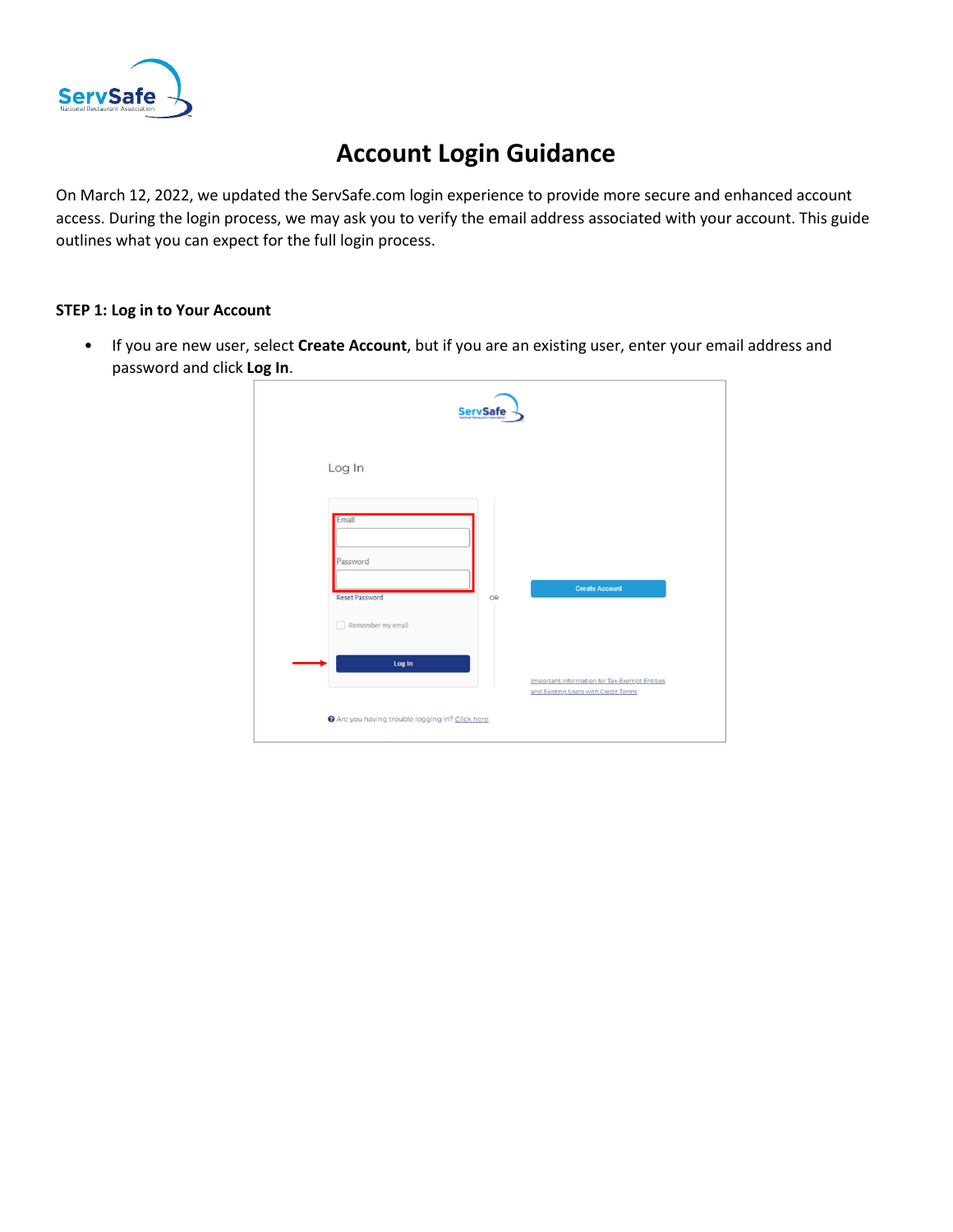• If we do not recognize your account, you will see a message asking you to try again in case your login credentials were misspelled.

| Log In            |    | △ We do not recognize this email address or password. Please try again, in case one was misspelled. |
|-------------------|----|-----------------------------------------------------------------------------------------------------|
|                   |    |                                                                                                     |
| Email             |    |                                                                                                     |
|                   |    |                                                                                                     |
| Password          |    |                                                                                                     |
| Reset Password    | OR | <b>Create Account</b>                                                                               |
| Remember my email |    |                                                                                                     |
|                   |    |                                                                                                     |

• If we still do not recognize your account, this may be tied to the recent changes to our sign-in process. You will be prompted to go to our original login page instead of the screen you are on. Click **Legacy Login** to be taken there.

| <b>ServSafe</b>                                                                                                                                                                                                                                                           |
|---------------------------------------------------------------------------------------------------------------------------------------------------------------------------------------------------------------------------------------------------------------------------|
| We're still having trouble recognizing your account, and it may be<br>tied to recent updates to our sign-in systems that took place on<br>Legacy Login<br>March 12th. If you had an account before that date, please try<br>logging in through our original page instead. |
| Log In<br>Email<br>Password<br><b>Create Account</b><br>Reset Password<br>OR<br>Remember my email                                                                                                                                                                         |
| Log In<br>Important information for Tax-Exempt Entities<br>and Existing Users with Credit Terms<br>Are you having trouble logging in? Click here.                                                                                                                         |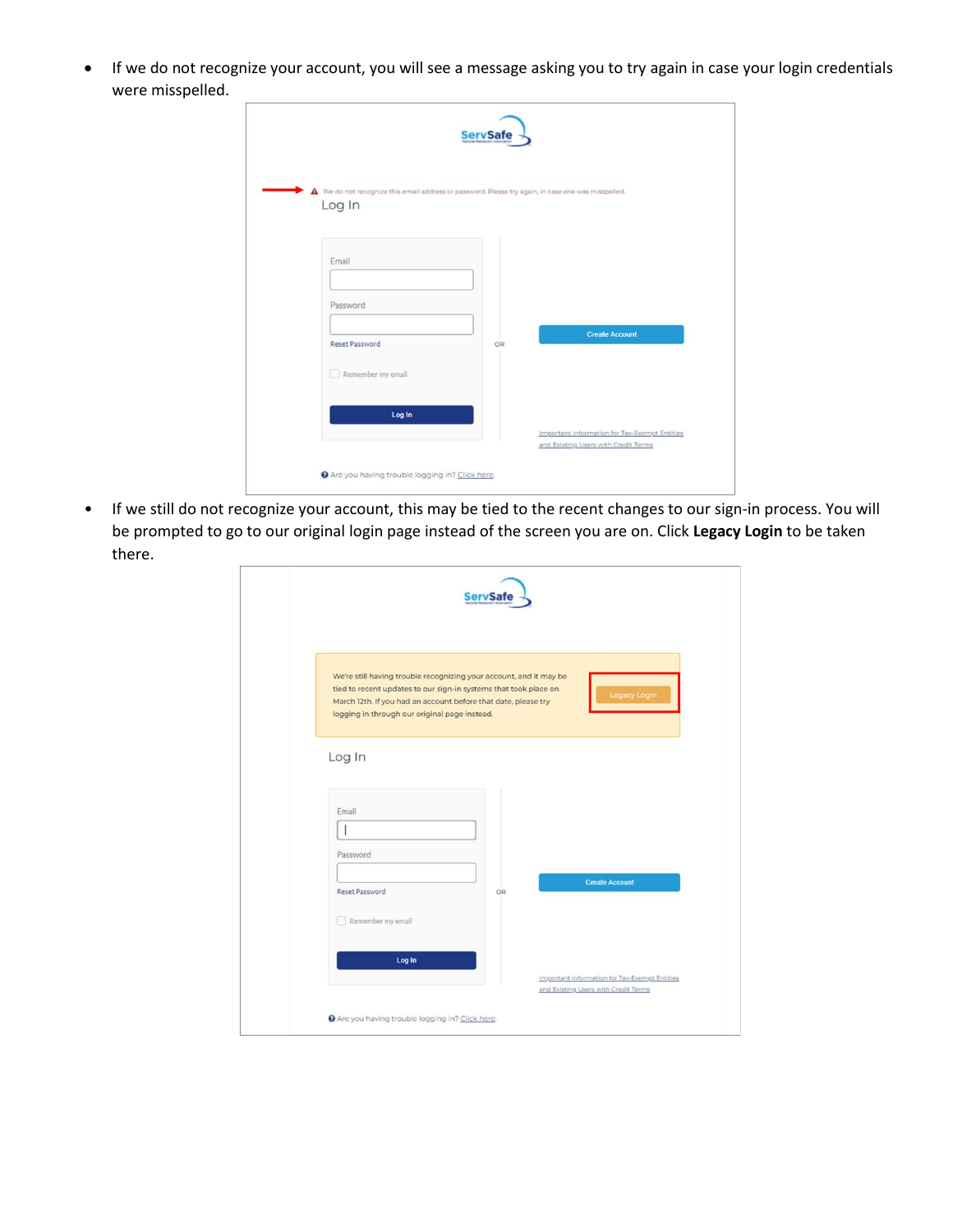- If you are taken to the Legacy Login page, enter your **User ID** and **Password** and click **LOGIN.**
- N**ote:**
	- o Your User ID may or may not be your email address.
	- o During the login process, you will be required to verify your email address to finish updating your account. You must have access to the email account for the email address you provide in order to complete this verification.



• Use the **FORGOT PASSWORD** or **FORGOT USER ID** links to recover your login information for your existing account if you can't remember them.

| <b>O GETTING STARTED GUIDE</b> |                                                                                                                                   |                     |                                                     | LOGIN/CREATE ACCOUNT $\Box$ ACCOUNT $\lor$ $\Diamond$ certificates $\lor$ all scores $\lor$ | $H^{\bullet}$ | $\circ$ |
|--------------------------------|-----------------------------------------------------------------------------------------------------------------------------------|---------------------|-----------------------------------------------------|---------------------------------------------------------------------------------------------|---------------|---------|
| <b>ServSafe</b>                | SERVSAFE MANAGER SERVSAFE FOOD HANDLER SERVSAFE ALCOHOL SERVSAFE ALLERGENS SERVSAFE WORKPLACE INSTRUCTORS/PROCTORS ADMINISTRATORS |                     |                                                     |                                                                                             |               |         |
|                                |                                                                                                                                   | USER ID<br>PASSWORD | LOGIN<br>LOGIN<br>FORGOT PASSWORD<br>FORGOT USER ID |                                                                                             |               |         |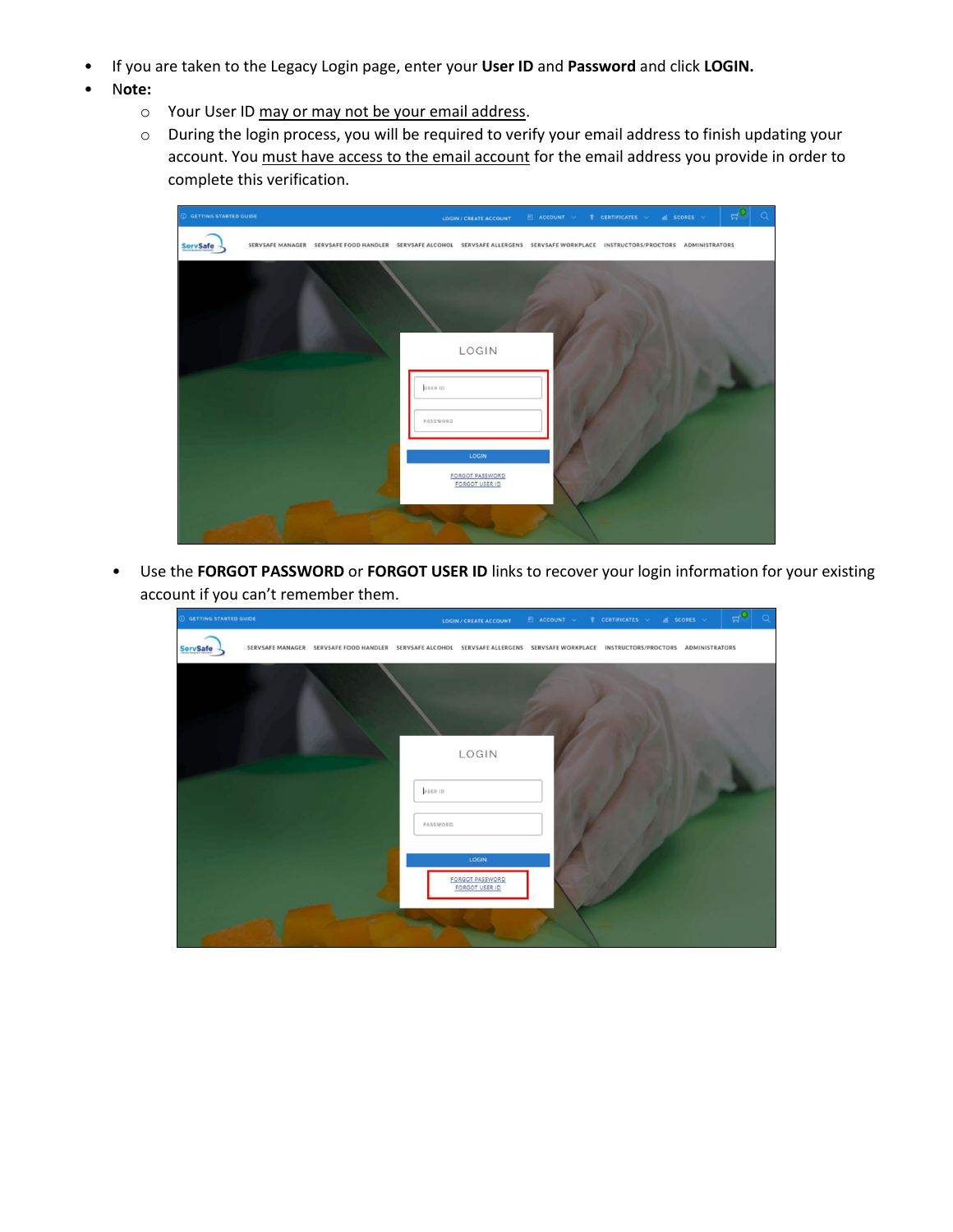## **STEP 2: Confirm Your Email Address**

- You may be prompted to confirm that the email address associated with your account is correct.
- If email address is correct, select **Yes, Continue**.

| O GETTING STARTED GUIDE | $\Box$ ACCOUNT $\lor$<br>CERTIFICATES V<br>$d$ scores $\vee$<br>LOGIN / CREATE ACCOUNT                                                         |  |
|-------------------------|------------------------------------------------------------------------------------------------------------------------------------------------|--|
| <b>ServSafe</b>         | SERVSAFE MANAGER SERVSAFE FOOD HANDLER<br>SERVSAFE ALLERGENS SERVSAFE WORKPLACE INSTRUCTORS/PROCTORS ADMINISTRATORS<br><b>SERVSAFE ALCOHOL</b> |  |
|                         | Confirm Your Email Address                                                                                                                     |  |
|                         | The email address below is associated with the User ID<br>you entered. Is this your email?<br>name@example.com<br><b>Yes, Continue</b>         |  |
|                         | No, Continue                                                                                                                                   |  |
|                         |                                                                                                                                                |  |

- o Note: If the email address you enter is also associated with the account of another user, you may be asked to enter a new email address and password that you would like to use for the account and to click **Submit**.
- o **Note:** You must have access to the email account for the email address you provide in order to verify the account.

| This website uses coo<br>read our updated Priva | tore pi<br>×                                                                                                                                                                                                                                                                             |
|-------------------------------------------------|------------------------------------------------------------------------------------------------------------------------------------------------------------------------------------------------------------------------------------------------------------------------------------------|
|                                                 | Update Your Email Address and<br><b>N/CREATE ACCOUNT</b><br>Password                                                                                                                                                                                                                     |
| O HANDLER SERVSAFE ALCOHOL SERVSAFE             | Enter Your Email Address<br>You must have acess to the email inbox to verify<br>your account.                                                                                                                                                                                            |
|                                                 | Email<br>This email address is already in use. Please provide a<br>different email.<br><b>Update Your Password</b><br>Your password requires:<br>· At least 8 characters minimum<br>· At least 1 uppercase letter<br>· At least 1 number<br>· At least 1 special character (e.g., !@#^") |
|                                                 | Password<br>Repeat Password<br>Submit<br>Cancel                                                                                                                                                                                                                                          |
|                                                 |                                                                                                                                                                                                                                                                                          |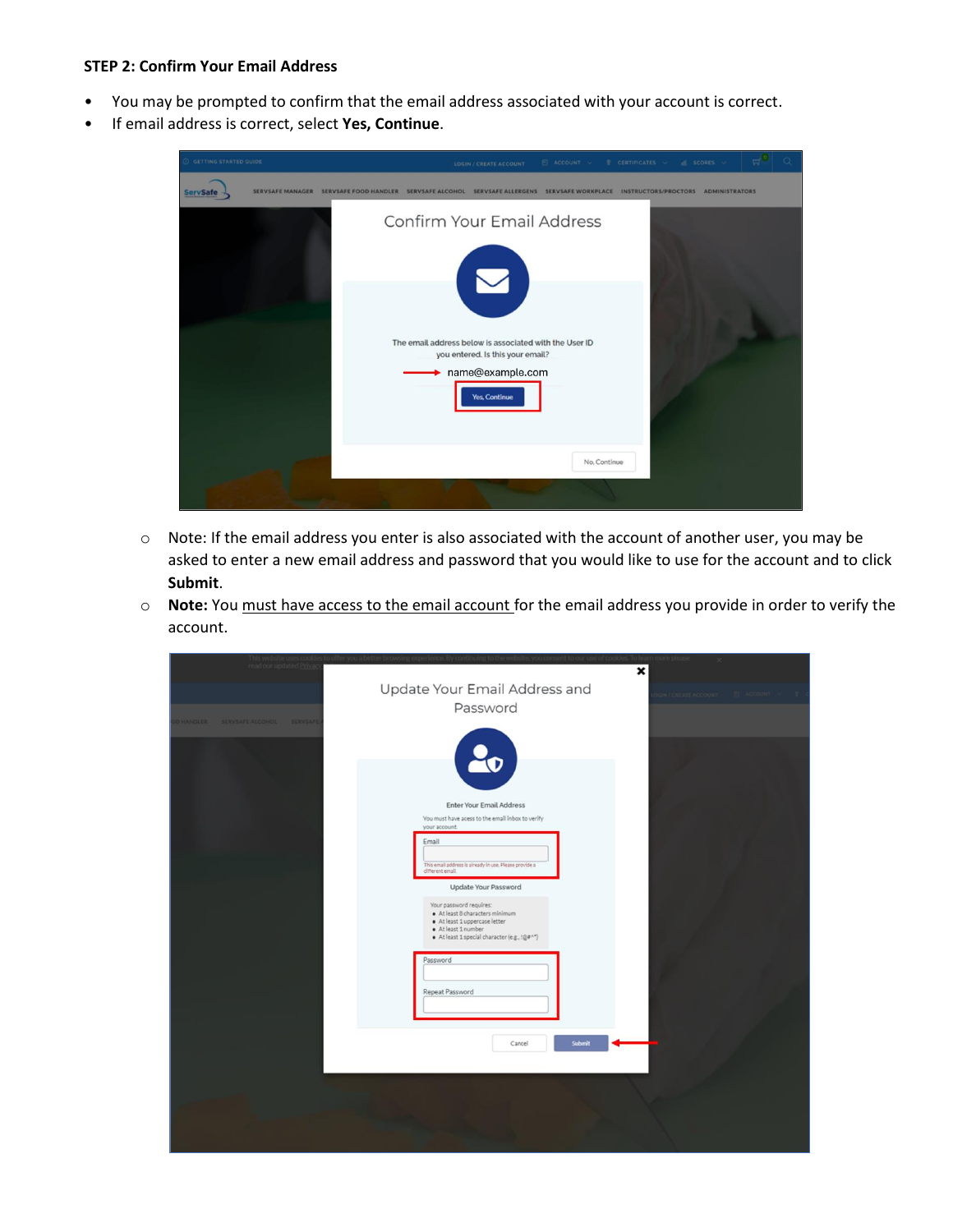• If email address is incorrect, select **No, Continue.**

| C GETTING STARTED GUIDE |                                        |                         | LOGIN / CREATE ACCOUNT                                                                                                                 | $P$ ACCOUNT |              | <b>T</b> CERTIFICATES ~ | $d$ scores $\sim$                                      |  |
|-------------------------|----------------------------------------|-------------------------|----------------------------------------------------------------------------------------------------------------------------------------|-------------|--------------|-------------------------|--------------------------------------------------------|--|
| <b>ServSafe</b>         | SERVSAFE MANAGER SERVSAFE FOOD HANDLER | <b>SERVSAFE ALCOHOL</b> | <b>SERVSAFE ALLERGENS</b>                                                                                                              |             |              |                         | SERVSAFE WORKPLACE INSTRUCTORS/PROCTORS ADMINISTRATORS |  |
|                         |                                        |                         | Confirm Your Email Address                                                                                                             |             |              |                         |                                                        |  |
|                         |                                        |                         | The email address below is associated with the User ID<br>you entered. Is this your email?<br>name@example.com<br><b>Yes, Continue</b> |             |              |                         |                                                        |  |
|                         |                                        |                         |                                                                                                                                        |             | No, Continue |                         |                                                        |  |

- o You will then be prompted to enter an email address and password that you would like to use for the account and to click **Submit**.
- o **Note:**
	- You must have access to the email account for the email address you provide in order to verify the account.
	- **EXP** If the email address you enter is already associated with the account of another user, you will be asked to enter a new email address.

| This website uses co<br>read our updated Priva |                                                                                                                                                                                                                                                                                                                                                                                                                          | × |
|------------------------------------------------|--------------------------------------------------------------------------------------------------------------------------------------------------------------------------------------------------------------------------------------------------------------------------------------------------------------------------------------------------------------------------------------------------------------------------|---|
| O HANDLER SERVSAFE ALCOHOL SERVSAFE            | Update Your Email Address and<br>Password                                                                                                                                                                                                                                                                                                                                                                                |   |
|                                                | <b>Enter Your Email Address</b><br>You must have acess to the email inbox to verify<br>your account.<br>Email<br>This email address is already in use. Please provide a<br>different email.<br>Update Your Password<br>Your password requires:<br>· At least 8 characters minimum<br>· At least 1 uppercase letter<br>· At least 1 number<br>· At least 1 special character (e.g., !@#^*)<br>Password<br>Repeat Password |   |
|                                                | <b>Submit</b><br>Cancel                                                                                                                                                                                                                                                                                                                                                                                                  |   |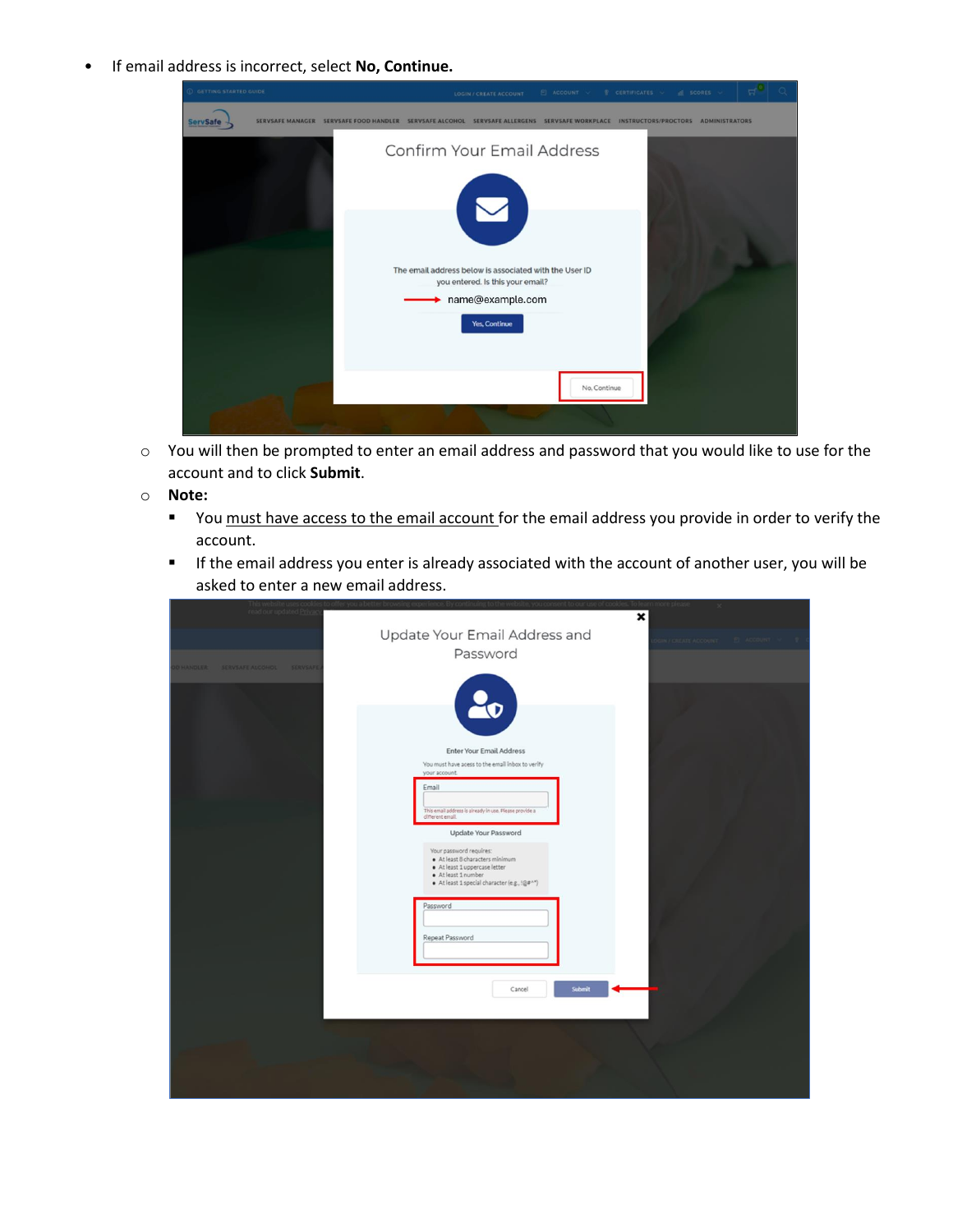• If you made any email or password updates, you will see on-screen confirmation. Select **Yes, Continue.**

| <b>MAGGIE</b> | <b>RUSSEE ALCOHOL</b> | <b>GENVERAL ALLERGENS</b> | INSTRUCTORE/PROCTORS ADMINISTRATORS                                                            | × |  |
|---------------|-----------------------|---------------------------|------------------------------------------------------------------------------------------------|---|--|
|               |                       |                           | Your Email Address and Password<br>Have Been Updated                                           |   |  |
|               |                       |                           | To complete the account profile update, you will need to<br>log in and verify the email below: |   |  |
|               |                       |                           | newname@example.com<br><b>Yes, Continue</b>                                                    |   |  |
|               |                       |                           | <b>FOROGE FASTIVIZED</b>                                                                       |   |  |
|               |                       |                           | <b>MERCURE</b>                                                                                 |   |  |

## **STEP 3: Verify Your Email Address**

• If you have confirmed or updated your email address, you will be asked to enter a 6-digit code.

| <b>ServSafe</b>                                                                                                                |
|--------------------------------------------------------------------------------------------------------------------------------|
| <b>Almost There</b>                                                                                                            |
| To complete your registration, please check your email (and Junk<br>mail folder) for the verification code and enter it below. |
| Enter the Verification Code<br>An email with a 6-digit code was sent to<br>name@example.com                                    |
|                                                                                                                                |
| Verification code:                                                                                                             |
| Continue                                                                                                                       |
| Resend verification email                                                                                                      |
| It may take up to 15 minutes receive the email.                                                                                |
| Contact Customer Care Privacy Policy Do Not Sell My Personal Information<br>Terms of Use<br>Accessibility                      |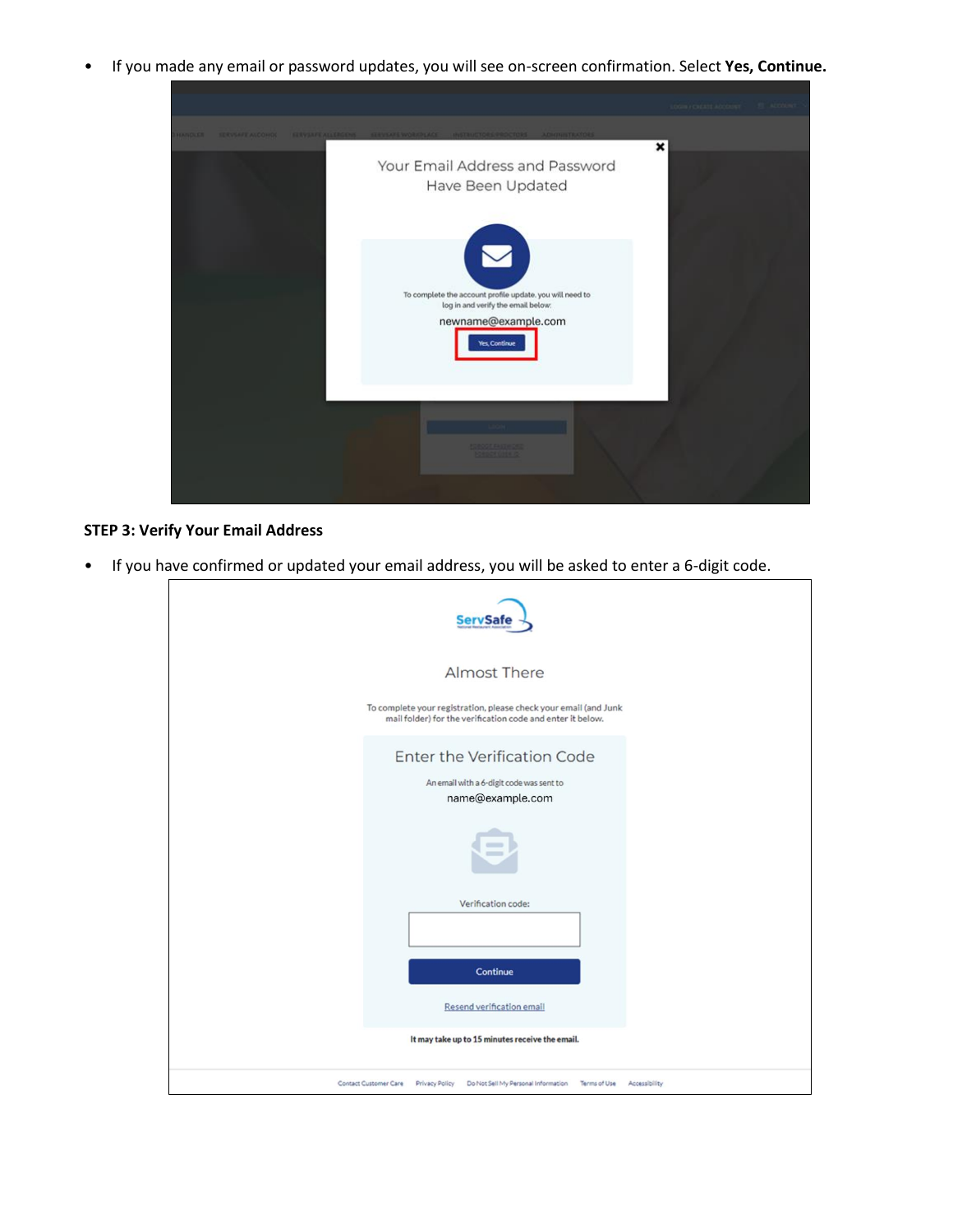- Check your inbox for an email with the subject line of **Email Verification**, as it will contain your 6-digit code.
- **Note:** It may take 5-15 minutes for the email to show up in your inbox.



• Enter your 6-digit code onto the page and click **Continue.**

| <b>Almost There</b><br>To complete your registration, please check your email (and Junk<br>mail folder) for the verification code and enter it below.        |
|--------------------------------------------------------------------------------------------------------------------------------------------------------------|
|                                                                                                                                                              |
|                                                                                                                                                              |
| <b>Enter the Verification Code</b><br>An email with a 6-digit code was sent to<br>name@example.com                                                           |
|                                                                                                                                                              |
| Verification code:<br>555555<br><b>Continue</b>                                                                                                              |
| Resend verification email                                                                                                                                    |
| It may take up to 15 minutes receive the email.<br>Contact Customer Care<br>Privacy Policy Do Not Sell My Personal Information<br>Terms of Use Accessibility |